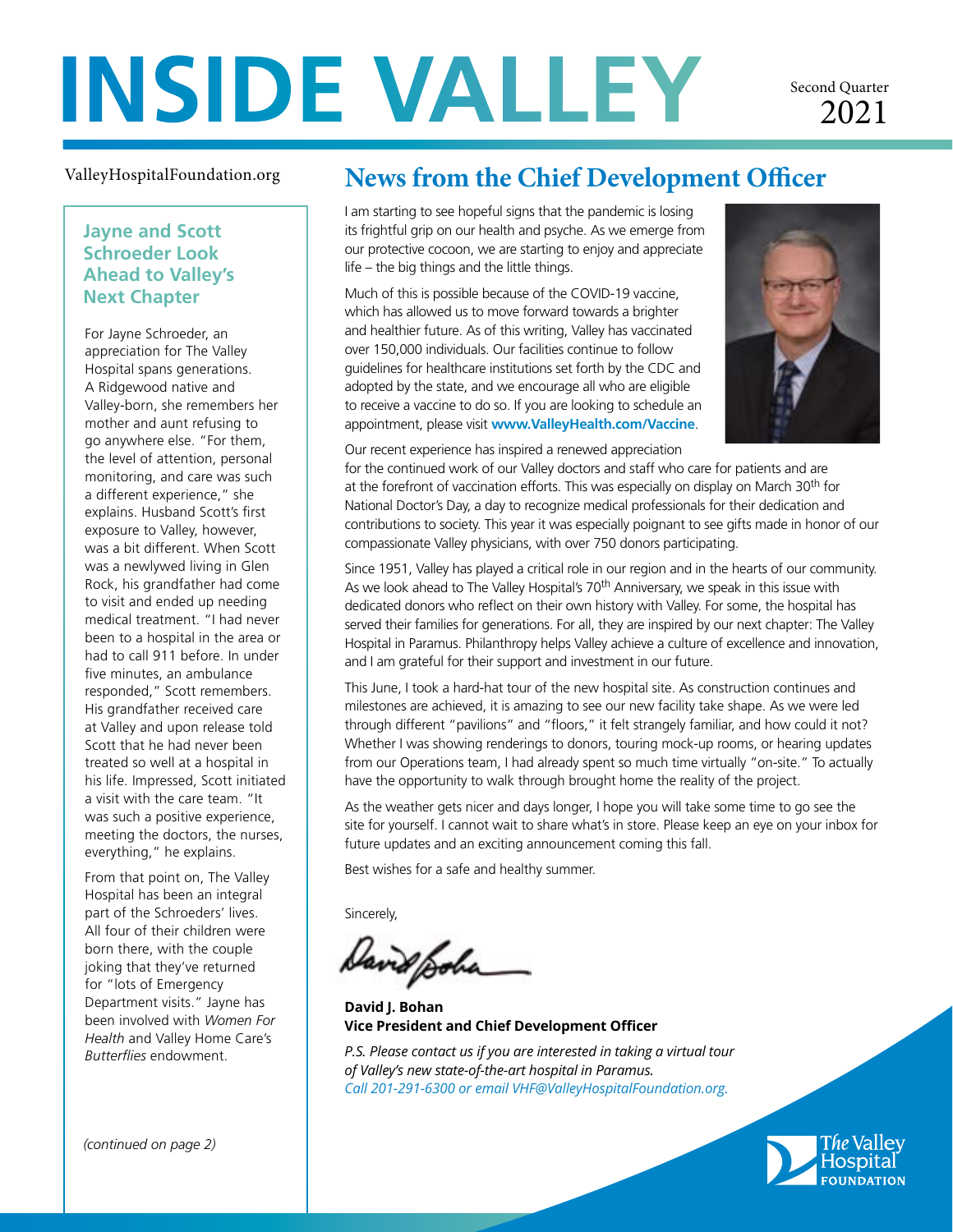### **Jayne and Scott Schroeder Look Ahead to Valley's Next Chapter** *(continued)*

In March of 2005, Scott was approached by Denis Sullivan, then the Chairman of the Foundation's Board of Trustees, who asked if he would consider becoming more involved at Valley. "I went to dinner with Denis, Tom Palmer, Buzz Rukin, and Audrey. Sitting down with that group, I was blown away. I never had a chance," he says with a laugh. He spent a year on the President's Council before joining the Board in 2006.

Scott's 12 years on the board were marked by many accomplishments, including serving as Chairman of the Board and assisting in the Foundation's fundraising efforts of \$135 million during his tenure. Today, he sits on the Valley Health System Board while serving as an Honorary Trustee of the Foundation. Scott speaks fondly of his years with Valley, especially in regard to the opportunity he has had to work with his fellow trustees and hospital administration. "There is no ego in the room. All decisions are made in the best interest of Valley, and that comes from the top down. Audrey and Rich have set a tone at the hospital for decades, and it shows. Valley didn't become what it is today overnight. It's a result of hard, well-thought-out planning that's created this unbelievable hospital."



*Scott and Jayne Schroeder*

Jayne and Scott are enthusiastic supporters of The Valley Hospital in Paramus, committing \$300,000 in early 2021 to name the hospital's Ambulance Entrance. "Valley is a good neighbor and always extremely generous," Jayne explains. "It was a no brainer, we were always going to support this," Scott adds. "It will be the premiere hospital in New Jersey. Our community is lucky to have Valley.

# **Foundation Trustee Honors Lifesaving Work with Gift to New Hospital**



*Janet Hunt*

Janet Hunt, Esq. credits The Valley Hospital with helping set the course for her life. As a sophomore at Ridgewood High School and intent on being a doctor, Janet signed up to volunteer at the hospital, which was at the time only five years old. "That was when I discovered I had a weak stomach," she jokes. She quickly realized she ought to consider a new career path. "Valley was instrumental in helping me figure out what I didn't want to do." Instead of pursuing medicine, Janet attended Harvard Law School, where she was one of only 20 women in her graduating class. She returned to Ridgewood and passed the New Jersey bar, but with no interest in practicing law, she went to Wall Street. Janet built a successful 22-year career at the Irving Trust Company, eventually retiring as Senior Vice President and Manager of the Personal Asset Management Division.

After years of purpose-driven volunteer work serving on multiple boards of directors, it was an invitation to an event from clients who were generous Valley donors that brought Janet back to the hospital. As time went on, she found herself more involved with various Valley committees and initiatives and was recommended to the Foundation's Board of Trustees in 2009. There, her financial acumen allowed her to quickly emerge as an investment authority, joining the Investment Committee and later assuming the role of Chair.

*(continued on page 3)*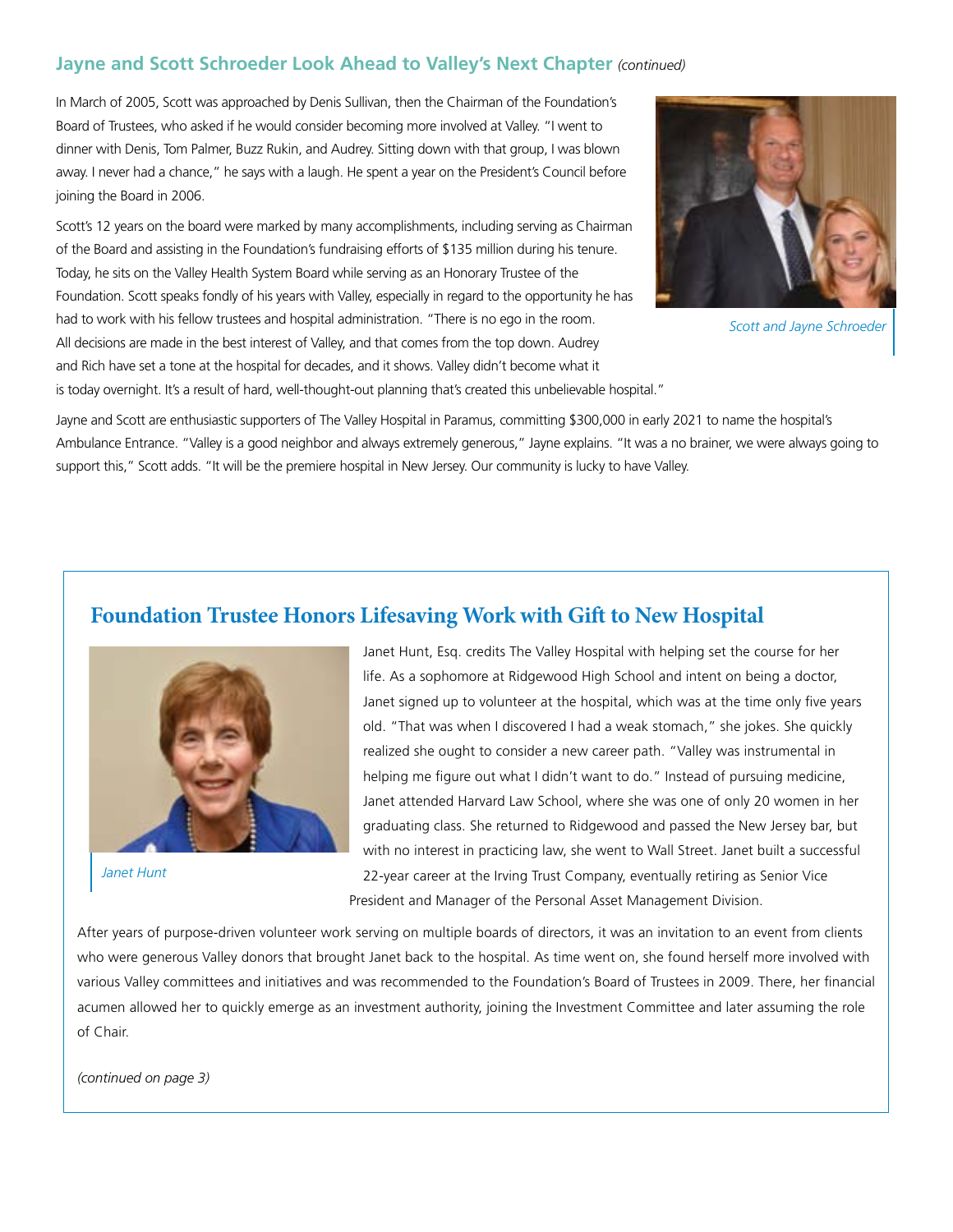# **Foundation Trustee Honors Lifesaving Work with Gift to New Hospital** *(continued)*

Even with an almost lifelong connection to the hospital, it was several uncertain cancer diagnoses in a short period of time that allowed Janet to see Valley's lifesaving work firsthand. Fortunately, she was referred to Dr. Thomas Ahlborn, who determined that her tumors were primary tumors, not metastases, which meant that treatment could be very effective. She credits Dr. Ahlborn's compassion and confidence in an ultimately favorable outcome with her own positive outlook and focus on survival.

"How do you thank someone for saving your life multiple times?" Janet asks, reflecting years after her initial diagnosis. Her gratitude inspired a generous blended gift commitment in 2019 that includes a campaign gift in support of The Valley Hospital in Paramus, where she will name an Operating Room in Dr. Ahlborn's honor, as well as a planned gift through her estate to create the Edward C., Helga J. [her parents], and Janet E. Hunt Endowment to support programs and services of greatest need at Valley.

Janet is preparing to step down from the Foundation Board after 12 years of remarkable service. A longtime Valley ambassador, she has introduced many new advocates and supporters, all while leading by example with her personal philanthropy as a *Women For Health* member, Legacy Donor, and Lifetime Benefactor. She has no plans to go quietly, however. For Janet, it will be business as usual, just as an Honorary Trustee. "You stay with Valley for the doctors, and because there is a personal connection. I have shown up for the hospital for over 60 years, and plan to keep doing just that."

## **Longtime Valley Donors Hope to Inspire Others with Their Gift**



*John and Anne Oros*

When The Valley Hospital in Paramus opens in December 2023, its Conference Center will bear the name of the Oros family, donors to Valley for over three decades. For John and Anne Oros, the naming opportunity follows other leadership gifts the couple has made over a number of years. "We are proud to be identified as supporters of the hospital," John explains. "I believe when people in the community step up, it helps to demonstrate support and raise additional funds for the hospital. That's when 'naming' can be a good thing."

John and Anne have long been community and philanthropically minded, with interests spanning education, social services, and healthcare. However, their compassion and kindness go beyond financial support. In 1995, with their youngest daughter about to enter middle school, Anne looked into fostering and found her way to Bethany Christian Services. The organization allowed John and Anne to help children who were hard to place

and in situations of greatest need, right in northern New Jersey. Their work then continued with Children's Aid and Family Services, and today Anne remains a passionate and active advocate in the community for adoption and foster care. Almost 25 years after their initial conversation, the couple has fostered more than 50 infants and children, and adopted one. While they're no longer involved in the day-today activities associated with fostering, they proudly consider themselves foster grandparents, and have remained close to the families in their foster network and in the lives of a number of the children who have stayed with them.

Ridgewood residents since 1979, the couple speaks fondly about Valley. As they reflect on the birth of babies, annual checkups, and life-saving procedures, John and Anne are grateful for the years of care the hospital has provided to both their immediate and chosen extended family. This is only part of what has helped to inform their giving history with the hospital. They cite their long-standing personal relationship with Audrey Meyers and her family as another integral reason they've remained close to Valley. Now John and Anne look forward to the hospital's next chapter in Paramus. "We have every reason to be delighted that we have, and will continue to have, a worldclass facility close by. And we are thrilled to be in a position in which we can help Audrey and The Valley Hospital."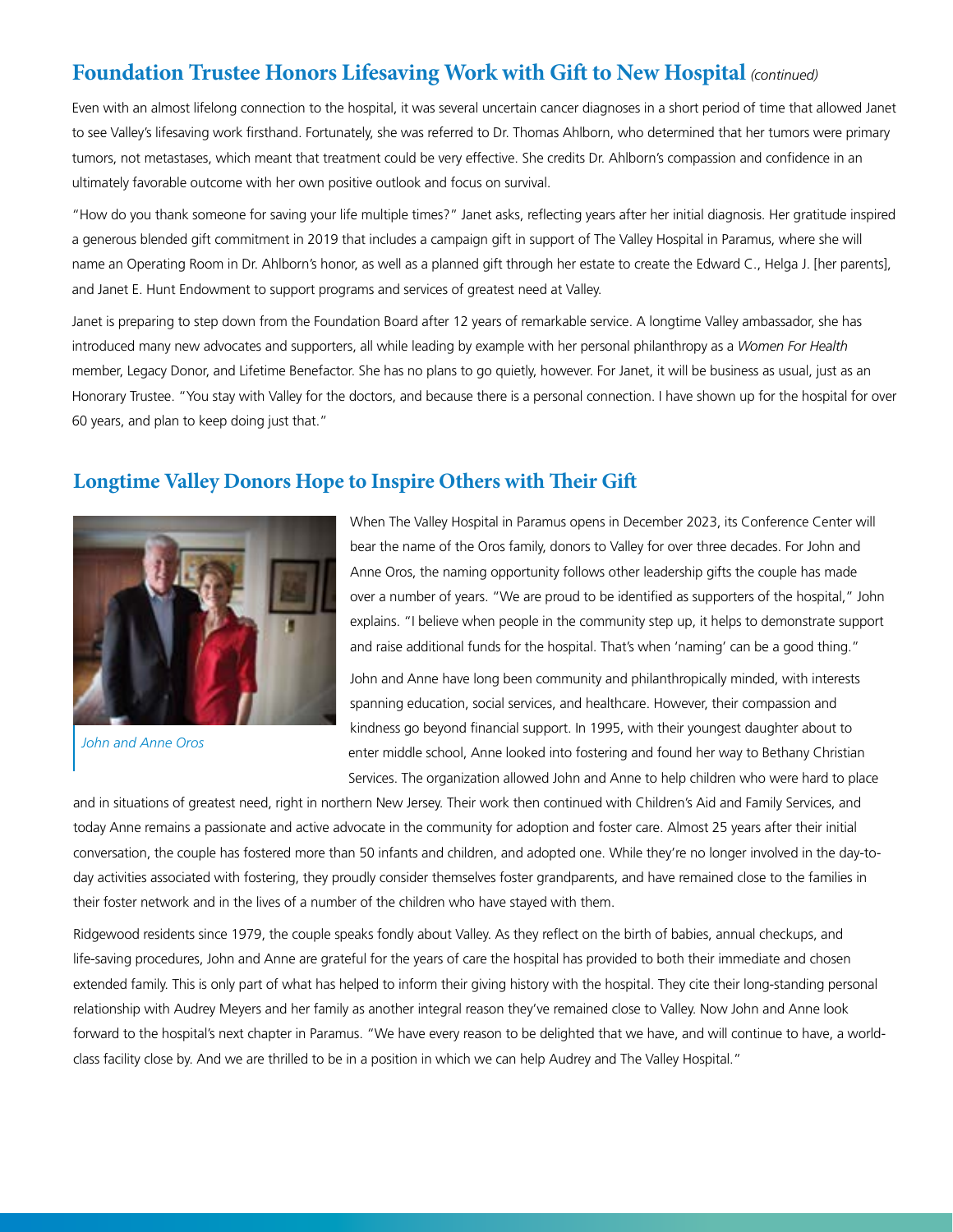# RECENT ACCOLADES







#### **201 Magazine**

The Valley Hospital was named as the Best Place to Work in a two-round *(201) Magazine* **Best of Bergen poll** with more than 18,000 participants in the first round and more than 31,000 participants in the second round.

#### **American Society for Radiation Oncology**

Valley-Mount Sinai Comprehensive Cancer Care is the only cancer service in New Jersey to have been awarded a **four-year accreditation for our radiation oncology services** from the American Society for Radiation Oncology (ASTRO). Accreditation through the Society's Accreditation Program for Excellence, or APEx, is granted to facilities that demonstrate a commitment to safety, high-quality patient care, and the promotion of effective communications, coordinated treatments, and strong patient engagement.

#### **The Joint Commission**

The Valley Hospital has once again received **Disease-Specific Care Certification** in wound care from The Joint Commission. This certification is given to institutions and programs that are committed to providing consistent clinical quality when providing care for their patients.

#### **NJBIZ**

Valley Health System President & CEO Audrey Meyers has been named to NJBIZ's 2021 **Health Care Power 50** and **POWER 100 Individuals** lists. Audrey was recognized as one of the longest-serving CEOs in New Jersey and for her many accomplishments, including her exemplary and continued leadership during the pandemic, her role in establishing strategic and important alliances with Mount Sinai Health System and the Cleveland Clinic to enhance healthcare in our region, and her vision for a new hospital set to open in Paramus in 2023.